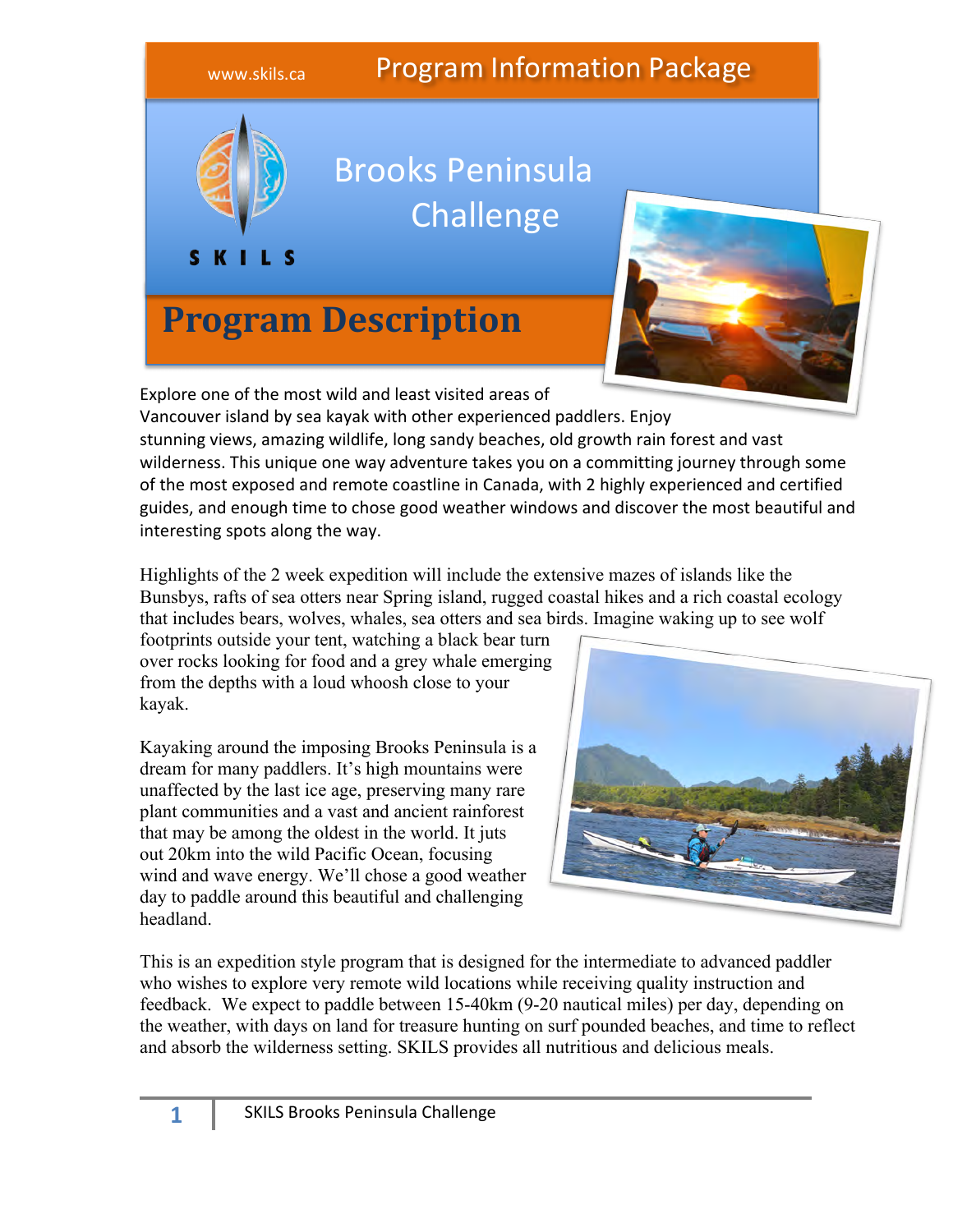On day 1 of the expedition, we will meet in Port Hardy and take a shuttle to San Josef Bay. From there we'll pack the kayaks and paddle to our first campsite. We spend 14 days kayaking approximately 250km (130 nautical miles) to Zeballos. On the 14th day we'll take a shuttle back to our vehicles at Port Hardy.

With our committed instructors you will take full advantage of this wild place while also having the opportunity to hone your skills. Join us for an adventure that will be sure to build your surfing and dynamic paddling skills, and it will be one heck of a story! Whether you have received training through Paddle Canada or another organization, or are a motivated paddler with practical experience, this program will allow you to apply and polish your existing skills while deepening your understanding of their tactical applications.

# **Paperwork Checklist**

Please use the following checklist to ensure you have received and reviewed all the required documentation prior to the program start date:

- $\checkmark$  Brooks Challenge Information Package please review
- $\Box$  SKILS Waiver please sign with your instructor at the beginning of the program
- **□** SKILS Medical Form please bring a completed copy to your program
- □ Policy and Procedures Document please review
- $\Box$  SKILS Training Manuals please review

# **Program Overview**

## **Prerequisites**

Interested candidates should have extensive (over 50 days) previous sea kayaking experience and have experience in dynamic waters. Some expedition experience is required. You must be able to paddle at a speed of 3 knots for up to 6 hours per day. If you can not maintain this speed for up to 6 hours this program is not for you. If you do not meet these prerequisites, and are still interested in this challenging program, we may be able to provide you with some training beforehand. We will be camping for an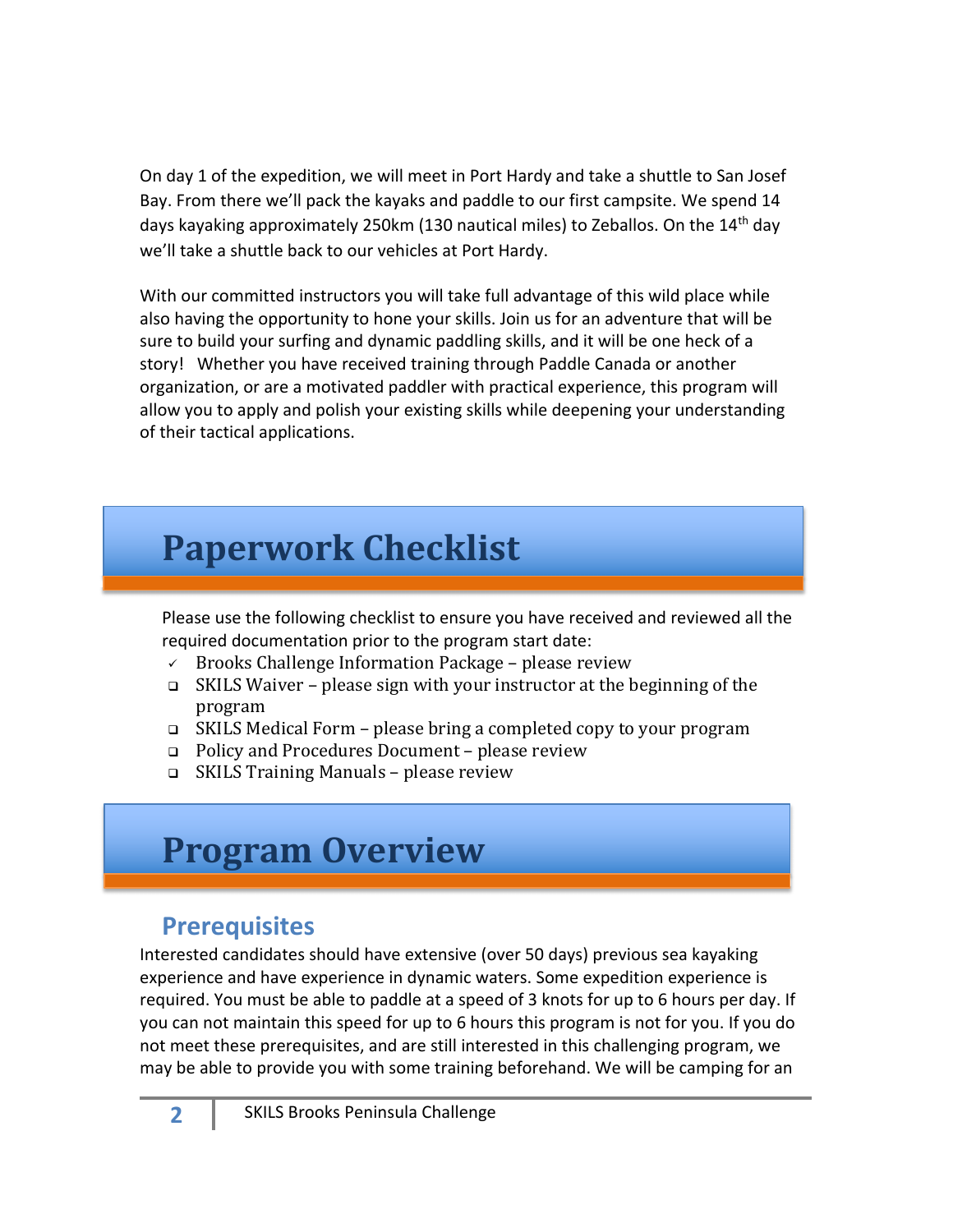extended period of time which means this course is very intense as well as mentally and physically demanding.

### **Program Outline**

Following is a general outline for the Brooks Peninsula Challenge Expedition. Depending on weather, group needs, and conditions, the schedule will change. This advanced expedition has an open itinerary to ensure flexibility

We will incorporate workshops, food harvesting sessions, travel and exploration as the location and conditions dictate.

|              | Morning                                                                                                                                                                                                                                                                                                                                                                               | Afternoon                                                                        | Evening    |
|--------------|---------------------------------------------------------------------------------------------------------------------------------------------------------------------------------------------------------------------------------------------------------------------------------------------------------------------------------------------------------------------------------------|----------------------------------------------------------------------------------|------------|
|              |                                                                                                                                                                                                                                                                                                                                                                                       |                                                                                  |            |
| Day 1        | Transportation logistic                                                                                                                                                                                                                                                                                                                                                               | Paddle to first night's<br>campsite, likely 10<br>nautical miles to Raft<br>Cove | Camp setup |
| Day 1-Day 13 | Travel along the stunning west coast of Vancouver island, around Brooks Peninsula to<br>Zeballos. Weather permitting, we hope to achieve this in 9 or 10 paddling days,<br>lingering in the most beautiful and special places. If the weather is bad, we have 4 or 5<br>days to wait for better conditions. We will have 1 food resupply which we will collect<br>from Spring Island. |                                                                                  |            |
| Day 14       |                                                                                                                                                                                                                                                                                                                                                                                       | Arrive in Zeballos<br>around noon                                                |            |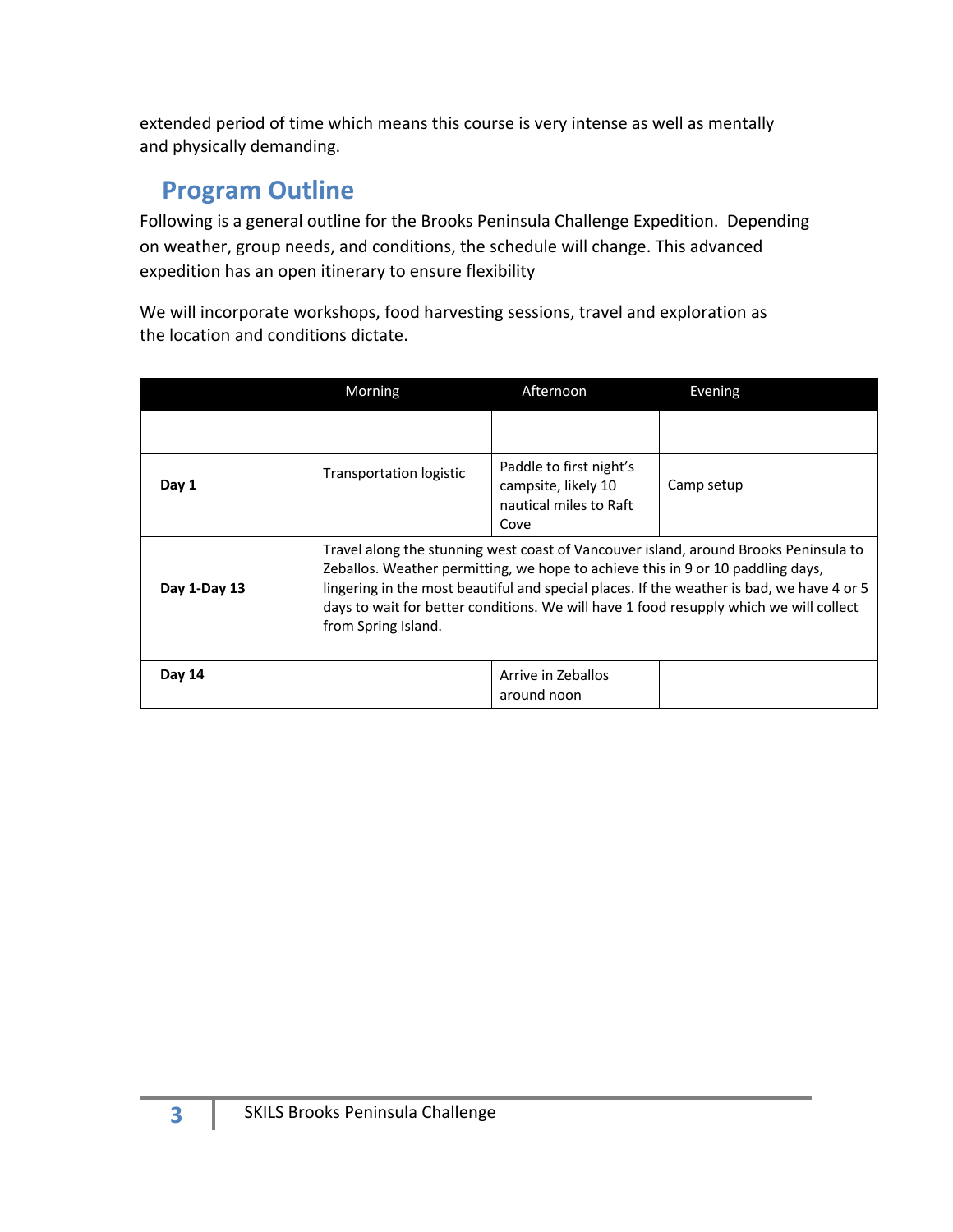

Maps illustrating the proposed route for the Brooks Challenge. Campsites will depend on weather conditions or human factors. Click on this link or copy and paste this link in your browser for an interactive map:

https://drive.google.com/open?id=1usSGl1mFwylX1zi1swM1Gx4VViyzG9Rb&usp=sharing

### **Participation**

Packing and unpacking the boats, carrying them to and from the beach, and setting up and breaking camp will be a group effort. The old adage 'many hands make light work' holds true as always. There will also be lots of rest and relaxation time. If you're handy around the kitchen, if you want to catch fish, harvest berries or plants to eat, or would like to learn about cooking on trip, help chopping vegetables and other such preparation for our meals will always be welcome. As well, pitching in to help with cleanup after meals is greatly appreciated. We find that if everyone chips in a little with some of the chores, the tour is more enjoyable and eventful for all, as the guides have more time to do what they do best—guide. That means more time to explore and more time to take in the scenery.

### **Program Safety**

Ocean kayaking and camping are not without risk. Certain sea kayaking rules and camping techniques must be agreed to and observed by all members of the tour to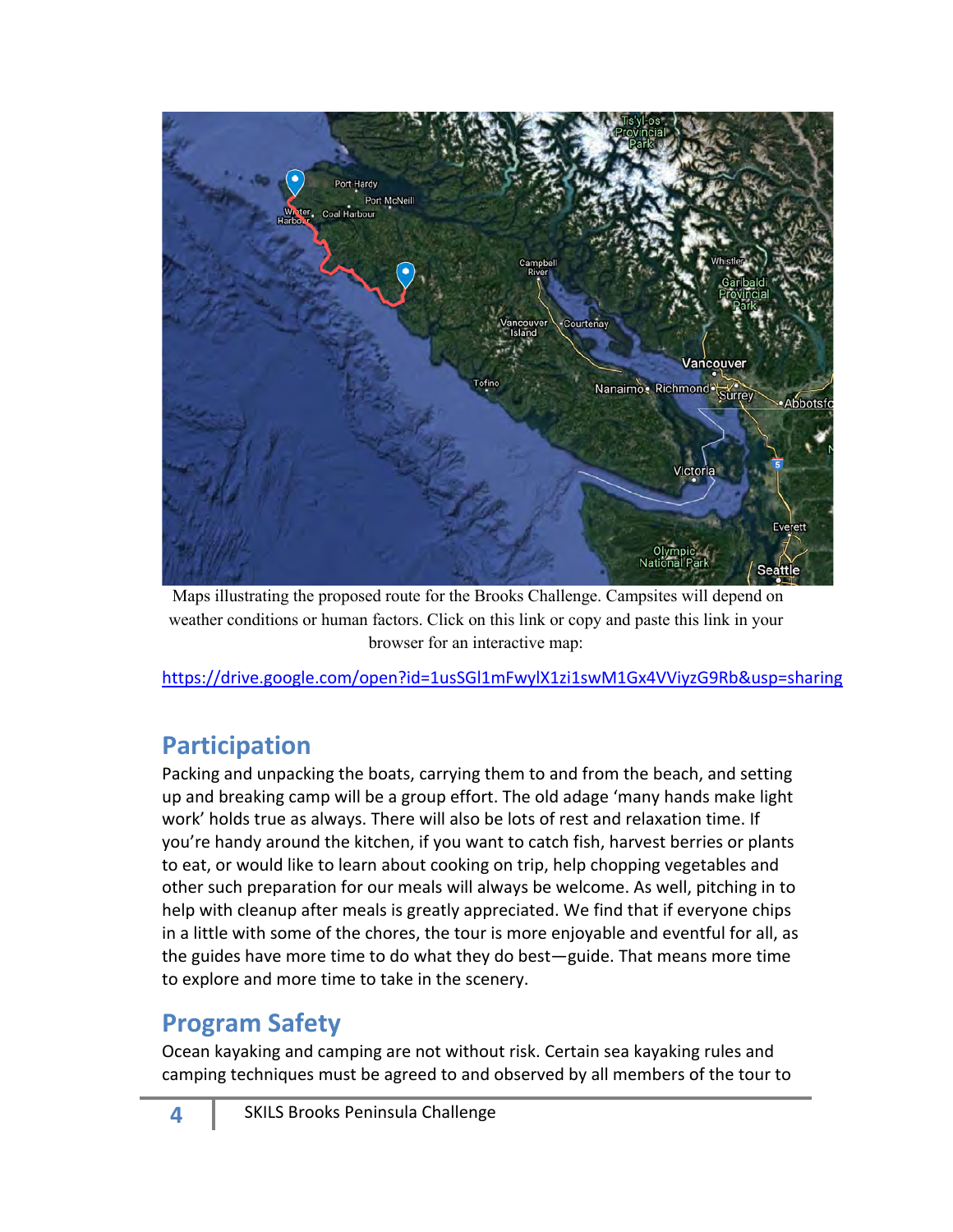maximize the safety and enjoyment of all participants and minimize our impact on

the ecosystem. We will discuss these rules, why they are necessary, and what contingency plans we will use in the event of an emergency, at the beginning of our time together.

### **The Elements**

The weather is variable at all times on the West coast; during the expedition we can expect sun, rain and wind in varying amounts. Please



come prepared. The water temperature varies from 9 degrees to 17 degrees Celsius. Bring warm clothing and immersion gear. Rubber boots and a good rain jacket and pants are highly recommended.

### **Your Instructors**

SKILS staff members are industry leaders and professionals with extensive guiding and instructional experience and certification. For profiles on each of our staff members, please visit our website at www.skils.ca.

### **Ratios and Group Size**

Our minimum group size is 3 participants and 1 instructor; our maximum group size is 8 participants and 2 instructors. For your safety and enjoyment, we ensure that 2 experienced instructors lead any group with more than 4 participants.

# **Program Logistics**

### **Accommodation**

You will need to make your own accommodation arrangements in Port Hardy for the night before the course starts and optionally after the course finishes. Port Hardy is a popular tourist destination, so make certain you reserve your accommodation well in advance. There is camping south of Port Hardy at Quatse River Regional Park and Campground (http://www.quatsecampground.com), as well as a number of marina resorts and motels in Port Hardy.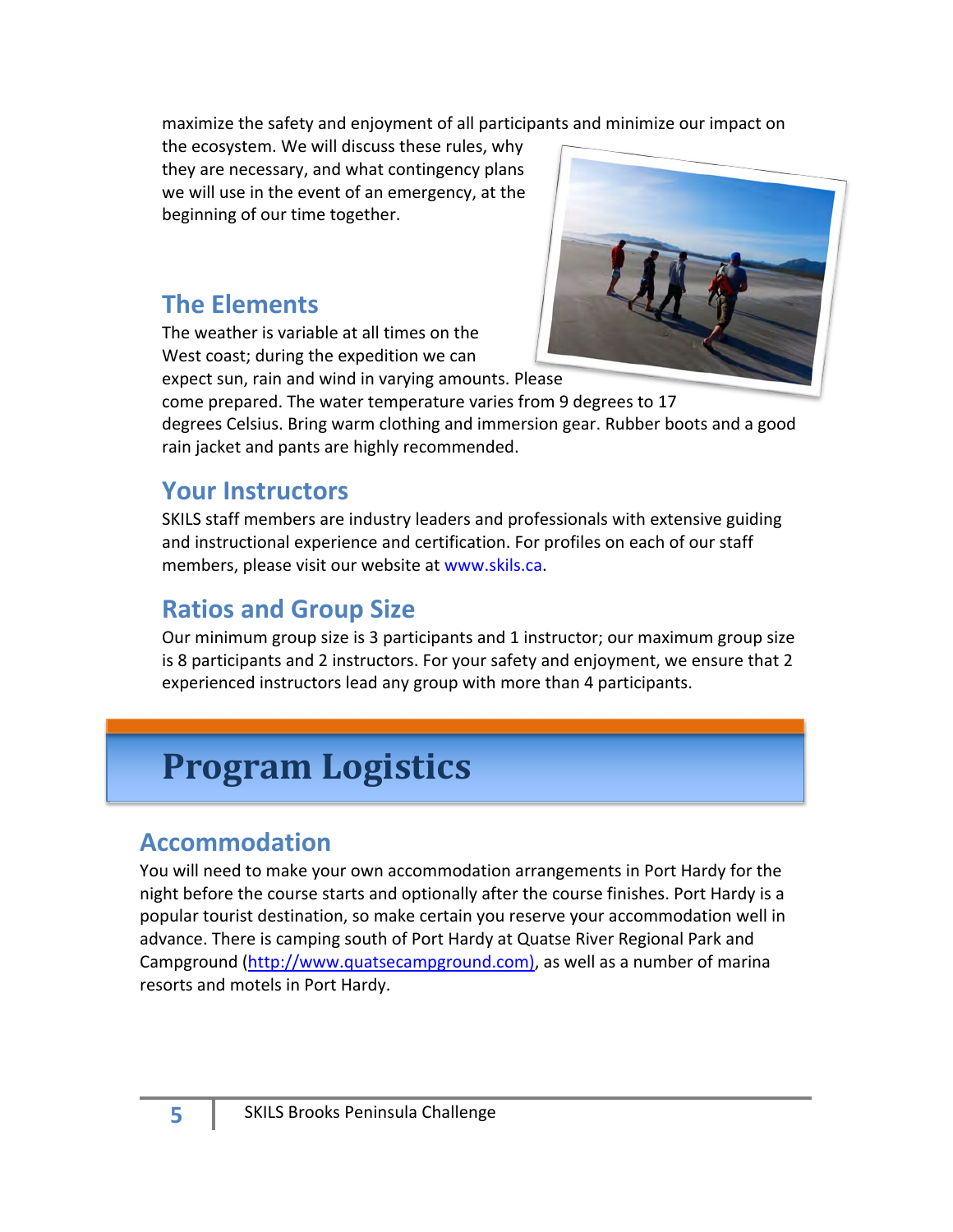### **Transportation**

You are responsible for transportation to and from Port Hardy or Comox, Logistics for this trip will depend on how many participants are driving and how many need transport. Ideally we will either leave our vehicles in Zeballos and get a shuttle for ourselves and our kayaks to San Josef on 9th June. We will then drive away from Zeballos after the trip. If there are not enough drivers to achieve this, we will arrange shuttles on both ends of the adventure. This will either be to/ from Zeballos, or to/from Port Hardy. We hope you understand the need for flexibility to try to accommodate all the individuals on the programme and reducing the overall travel time for all the participants. SKILS will pay for all shuttles. You will need to get to the starting point of the expedition which will be either Port Hardy or Comox at your own expense. We will provide a detailed and final logistic itinerary to the participants on January 20. SKILS will pay for parking spaces for your vehicles.

Vancouver Island is easily accessed by air, ferry, and bus. Air Canada WestJet, Pacific Coastal and other local airlines offer regularly scheduled flights. The nearest airport is Comox. BC Ferries offers ferry service from Canadian departure locations, while Washington State Ferries and the M.V. Coho offer ferry services from American departure locations. Once on Vancouver Island, Port Hardy can be accessed by car or the Tofino Bus. Following is a list of links to help you plan your transportation.

#### • **Air Canada**

- 1.888.247.2262 (in North America)
- www.aircanada.com
- **WestJet**
	- 1.888.WESTJET (1.888.937.8538)
	- www.westjet.com
- **Pacific Coastal**
	- (604) 663-2872
	- www.pacificcoastal.com

#### • **Washington State Ferries**

- 206.464.6400
- www.wsdot.wa.gov/ferries
- **BC Ferries**
	- 1.888.BCFERRY (1.888.223.3779) from anywhere in North America
	- 1.250.386.3431 from outside North America
	- www.bcferries.com
- **M.V. Coho Ferry**
	- 360.457.4491
	- www.cohoferry.com
- **Tofino Bus**
	- 1.866.986.3466
	- www.tofinobus.com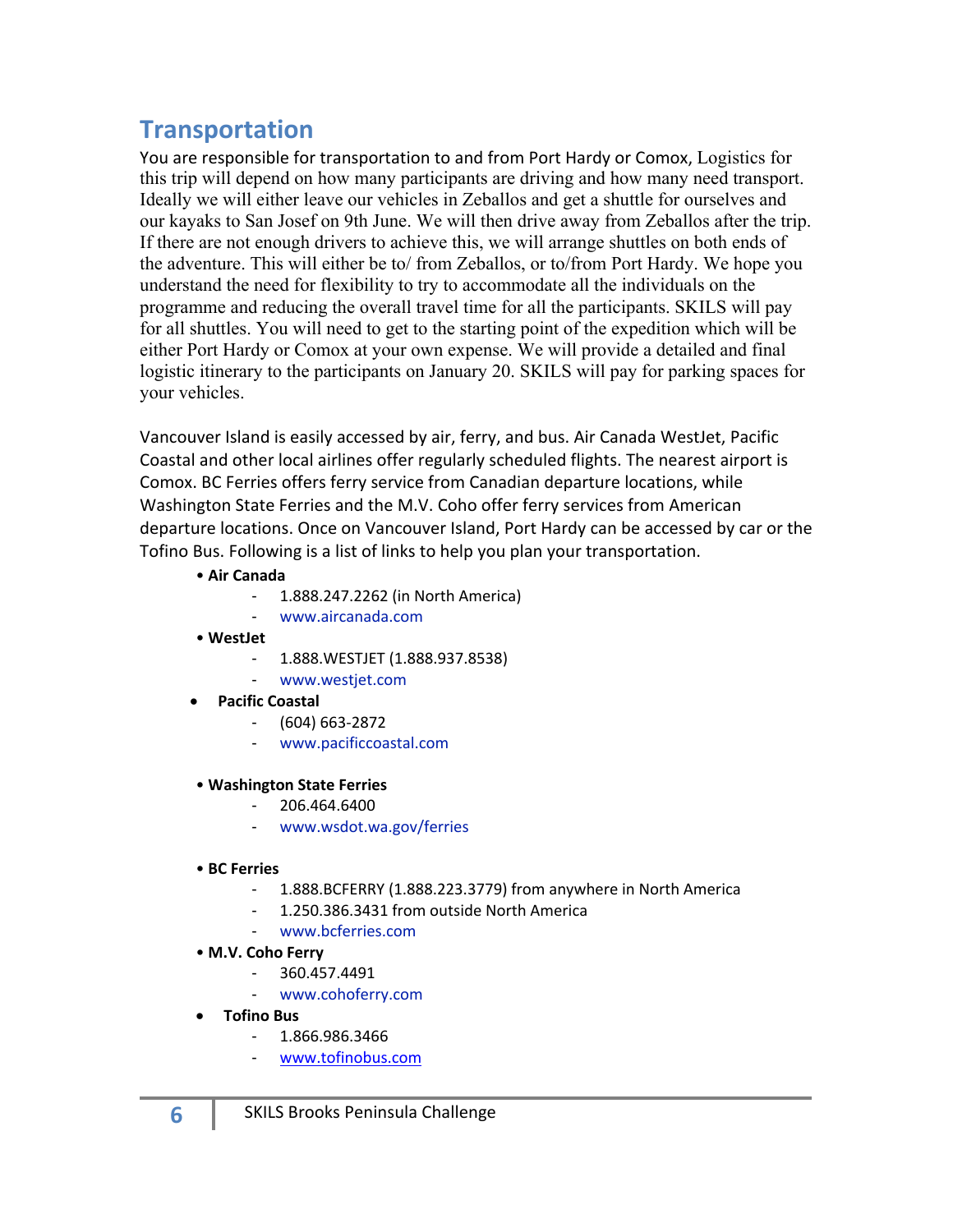### **Meals**

We are looking forward to surprise you with our gourmet food. SKILS will provide nutritious meals each day, beginning with lunch on the first day of your trip and finishing with lunch on the final day. Our meals are specially designed to be delicious, nutritious, and transported with us in our kayaks with minimal refrigeration. We will frequently harvest fresh fish, berries and plants on our trip for some tasty meals.

### **What SKILS Will Provide**

The cost of the program includes highly experienced and certified instructors, shuttle from Port Hardy to San Josef Bay, shuttle from Zeballos to Port Hardy, and camping and Park fees.

### **Cooking Gear**

- Large group tarps
- Stoves
- Fuel
- Lighters
- Pots and pans
- Cooking utensils
- Cutting boards
- Cups
- Bowls
- Plates
- Cutlery
- Washing basins
- Pot scrubbers
- Dishwashing soap

#### **Safety Gear**

• First aid equipment

- VHF Marine Radio
- $\bullet$  Repair Kit
- Signaling flares Interpretation books

#### **Food and Water**

- Drinking water in portable containers
- Nutritious meals and snacks

#### **Drybags**

We will provide each participant with one 20 liter and one 5 liter drybag in order to protect your gear and clothing.

### **What You Need to Bring**

Following is a list of gear that you will need on the course. Most items are required, however, an \* indicates the item is optional. We can rent you kayaks, kayaking equipment and camping gear if necessary.

#### **Paddling Gear**

- Sea kayak (at least 16 feet long)
- Paddle
- Sprayskirt
- Canadian Coast Guard approved PFD (Personal Flotation Device)
- Whistle
- Hand pump

• Tow line or throw line (buoyant heaving line at least 15 meters in length)

**7** SKILS Brooks Peninsula Challenge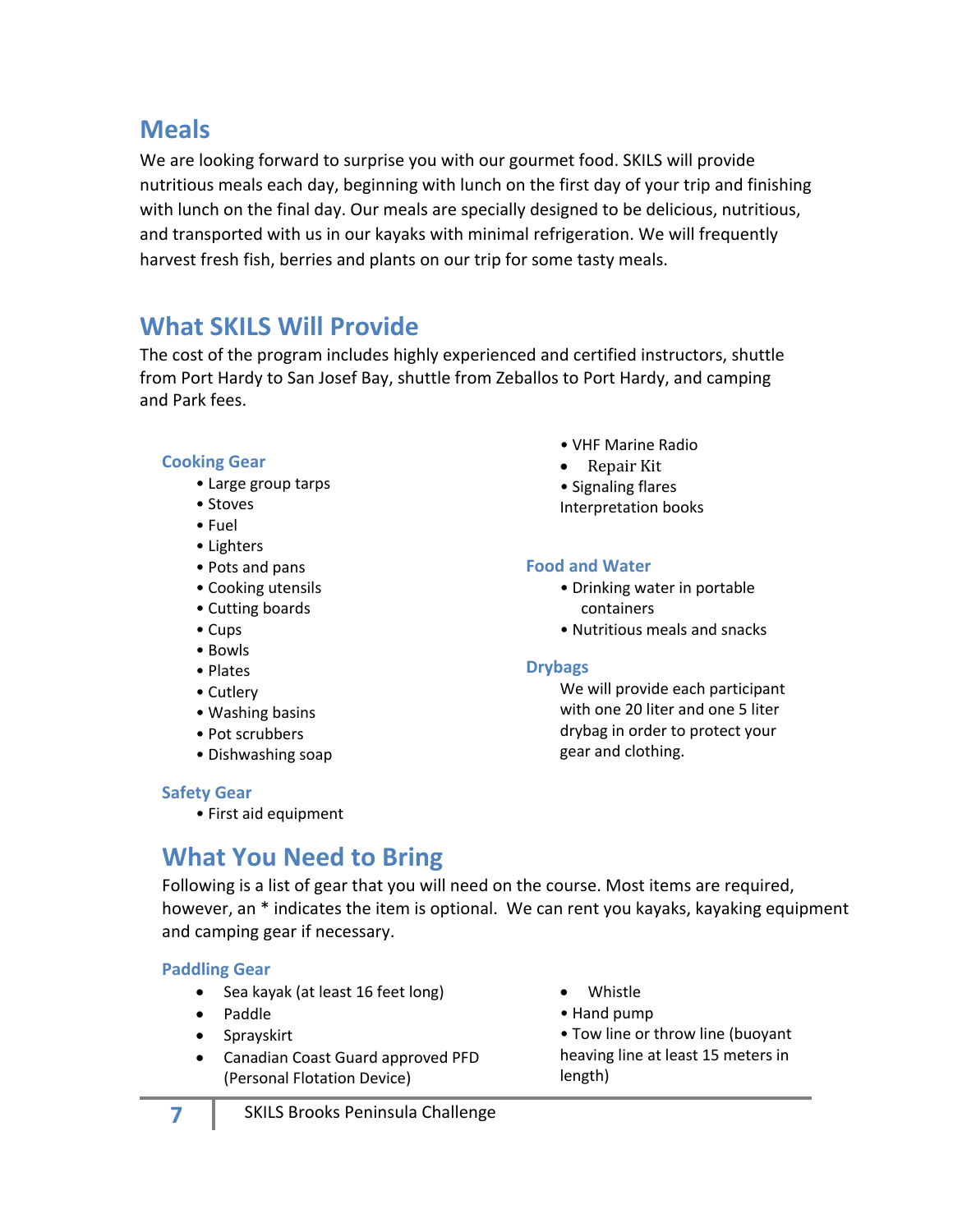• \*Sponge for drying out hatches

- Paddle float
- \*Spare paddle

If you are providing your own kayak and paddling gear for your program, your sea kayak must meet the following requirements: (1) it is suitable for open sea conditions; (2) it has positive buoyancy when capsized; (3) it is able to adequately carry gear as required for the program; (4) not made with wood; and (5) it has perimeter lines. Please note: recreational kayaks that do not meet the above requirements are not suitable for our program. If you have questions about the

suitability of your kayak, please contact us. We have many suitable kayaks in our fleet and will be happy to match you up with an appropriate rental for this course if you are concerned about the suitability of your own craft. Our rental kayaks are at below market rate.

**Camping Gear** - If you are paddling with

- friends you may choose to share a tent
	- Tent
	- Sleeping bag 3 season bag with synthetic insulation
	- Sleeping mat
	- \*Tarp with thin cord
	- \*Pillow case

Sunscreen and lip balm with high SPF protection (30 +)

• Toilet paper

•

- \*Biodegradable soap
- \*Camp towel
- \* Pads and/or Tampons

#### **Toiletries**

• Toothbrush and toothpaste

#### **Immersion Clothing**

- Wet suit and paddling jacket or dry suit. You will be paddling in this gear for extended periods of time, so make sure it fits well.
- Neoprene booties or other immersion footwear
- Paddling gloves or poggies

### **Personal Clothing**

The following is a guideline to assist with your packing; feel free to bring more or less as you feel necessary. Please avoid cotton as it keeps you cold when it's wet. Please wear clothing designed for outdoor use and made from Merino wool, silk or synthetic materials such as Capilene, polyester, polypropylene, or nylon.

#### *Torso*

- Rain Jacket
- 1-2 fleece or wool sweaters/jackets
- 2 pair long jane/john tops
- 1-2 T-shirts

#### *Legs*

- Rain Pants
	- 1-2 pair pants At least one should be made of nylon

• 1 wind breaker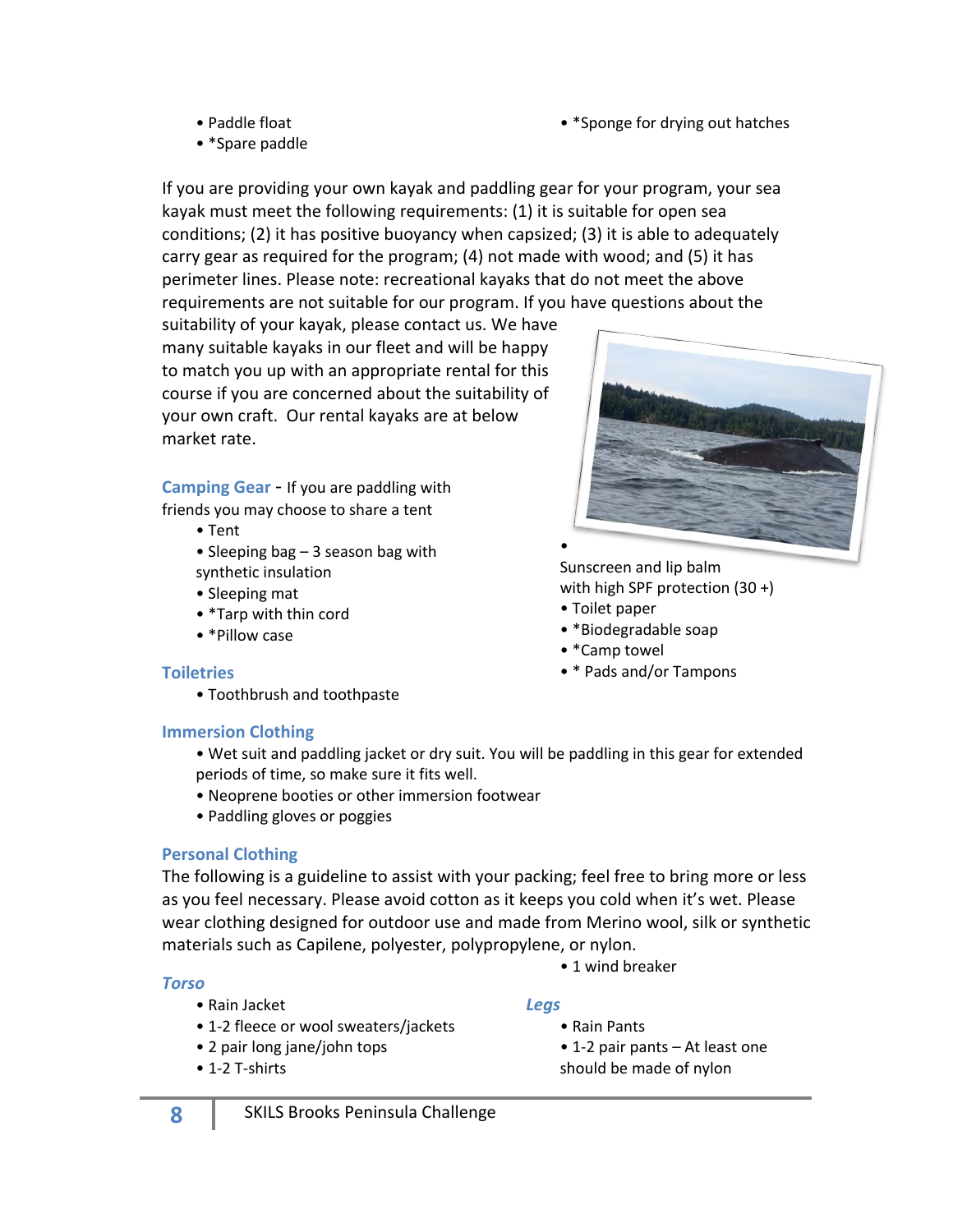- 1 pair fleece or wool pants
- 1 pair long john/jane bottoms

#### *Feet*

- 2-3 pair warm sock made with synthetics and/or wool
- 1 pair camp shoes Sneakers work well
- 1 pair rubber boots
- 1 pair sport sandals or shoes that can get wet
- \*2 pair liner socks Polypropylene or wool are common materials

• 1 pair shorts

### *Head*

- 2 wool or fleece caps
- 1 Brimmed hat or baseball cap

#### *Hands*

- 1 pair of fleece or wool gloves
- \*cycling gloves for paddling to prevent blisters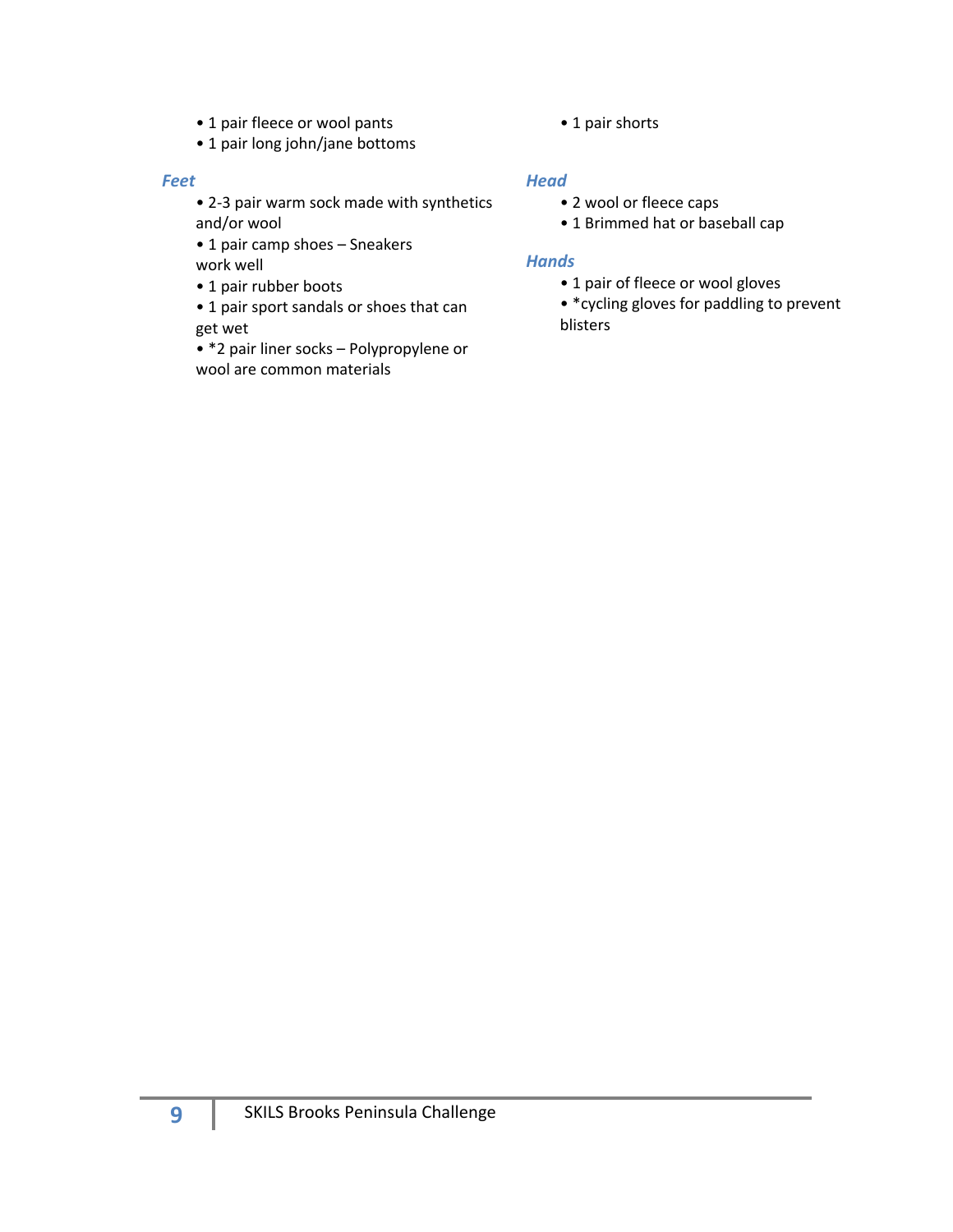#### *Miscellaneous Gear*

- Headlamp or Flashlight with extra batteries
- Sunglasses with good UV protection with retriever strap
- Water bottle
- Insect repellant
- Small day pack or fanny pack for carrying camera, water bottle, etc. on short hikes.
- Spare garbage bags and zip locks
- Bathing suit

If you need to rent gear such as kayaks, kayaking gear, tents, sleeping bags, or sleeping pads, you can make arrangements with SKILS; please contact our office at info@skils.ca.

### **Packing your gear**

You will need to waterproof at least your clothing and sleeping bag. Depending on how

watertight your kayak is, you can pack the rest of your gear

loose or in zip locks inside nylon stuff sacks. Here are two packing methods that work well. In fact, we usually use a combination of the two when we pack. Remember to leave room for group gear.

### **Dry Bag Method**

Dry Bags are especially designed for paddle sports and are available at most sporting goods stores. Depending on the closure system they do not always keep all the water out. Test them in the shower before the trip. You will need two 20 litre bags for your sleeping bag and bulky clothing and 2 or 3 10 to 15 litre bags for your other clothing and gear. We will provide you one 5 and one 20 litre drybag on the first morning of your trip. Let us know if you need more dry bags.

### **Stuff Sack with Garbage Bag Liner Method**

This is the tried and true method of years gone by. Line a stuff sack with a garbage bag. Pack as normal. Squeeze the air out before twisting the garbage bag top. Don't tie the garbage bag or use twist ties. Simply tuck the twisted end down into the stuff sack before drawing the top closed. This technique is reliable but not durable, so make sure you bring extra bags with you. You can improve the durability of this system by adding a 2nd stuff sack into the garbage bag creating a plastic sandwich. This method takes up less room than dry bags and makes the kayak easier to pack.

- \*Notebook with pencils &/or pens
- \*camera
- \*Pocket Knife
- \*Small personal first aid kit
- \*Moist towelettes for a quick cleanup
- \*Good Book
- \*Binoculars
- \*Earplugs for light sleepers
- \*Games such as Frisbee or cards